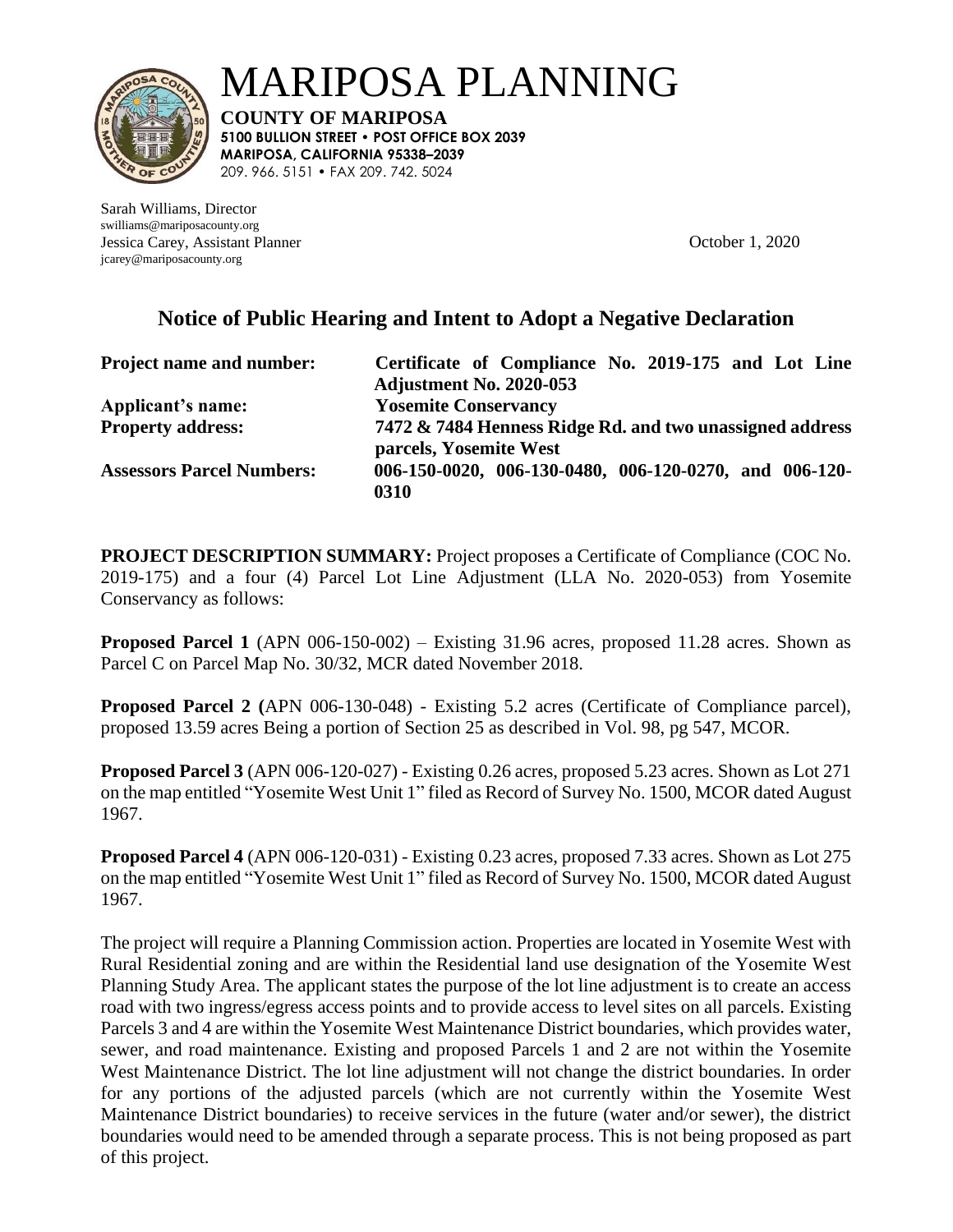No development is being proposed or has been proposed with this project. Any future development will be reviewed to ensure compliance with the California Environmental Quality Act and applicable regulations. Any future permitted uses and development will be reviewed through existing permitting procedures and requirements at the time a proposal is received. Permitted uses and development are typically reviewed through ministerial permits, such as building and grading permits. The lot line adjustment does not change the uses or development currently permitted by the Zoning Ordinance or General Plan.

This matter requires a public hearing and on **Friday, November 6, 2020,** the Mariposa County Planning Commission will consider **Certificate of Compliance No. 2019-175 and Lot Line Adjustment No. 2020-053.**

**NOTE: DUE TO THE CURRENT COVID-19 SITUATION PHYSICAL ATTENDANCE AT THE PUBLIC HEARING MAY NOT BE POSSIBLE. IF PHYSICAL ATTENDANCE IS NOT POSSIBLE THERE ARE STILL WAYS TO PARTICIPATE IN THE MEETING. PLEASE VISIT THE PLANNING COMMISSION WEB PAGE (SEE LINK BELOW) FOR ADDITIONAL INFORMATION AS THE HEARING DATE GETS CLOSER AND FOR INSTRUCTIONS ON PUBLIC PARTICIPATION.**

**<http://www.mariposacounty.org/263/Planning-Commission>**

| <b>Hearing Time:</b>     | 9:00 a.m. or as soon thereafter as possible. The order in which projects<br>will be heard on <b>Friday, November 6, 2020</b> will be available from this<br>office one week prior to the hearing. |
|--------------------------|---------------------------------------------------------------------------------------------------------------------------------------------------------------------------------------------------|
| <b>Hearing Location:</b> | Mariposa County Government Center (upper floor)<br>5100 Bullion Street, Mariposa California                                                                                                       |

**Action:** The Planning Commission will consider the adoption of a resolution adopting a Negative Declaration and approving the project with findings and conditions.

You are receiving this notice as required by State law and County code because (1) you own property within 600 feet of the subject property; (2) your property is on an easement providing access to the subject property, (3) you have previously asked us to inform you about projects associated with this property, or (4) you are an affected/reviewing state or local agency.

**ENVIRONMENTAL REVIEW:** Notice is hereby given that the Mariposa County Planning Department has prepared an Initial Study/proposed Negative Declaration. The Initial Study and draft Negative Declaration is available at the Mariposa County Planning Department, which can be reached at the addresses and numbers shown on the letterhead. The public review period for the Initial Study/proposed Negative Declaration ends at 5:00 p.m. on **October 30, 2020**. Those wishing to comment specifically on the Initial Study/proposed Negative Declaration must do so before 5:00 p.m. on **October 30, 2020.** Comments are to be submitted to the Planning Department by mail, fax, handdelivery or by email at the addresses shown on the letterhead.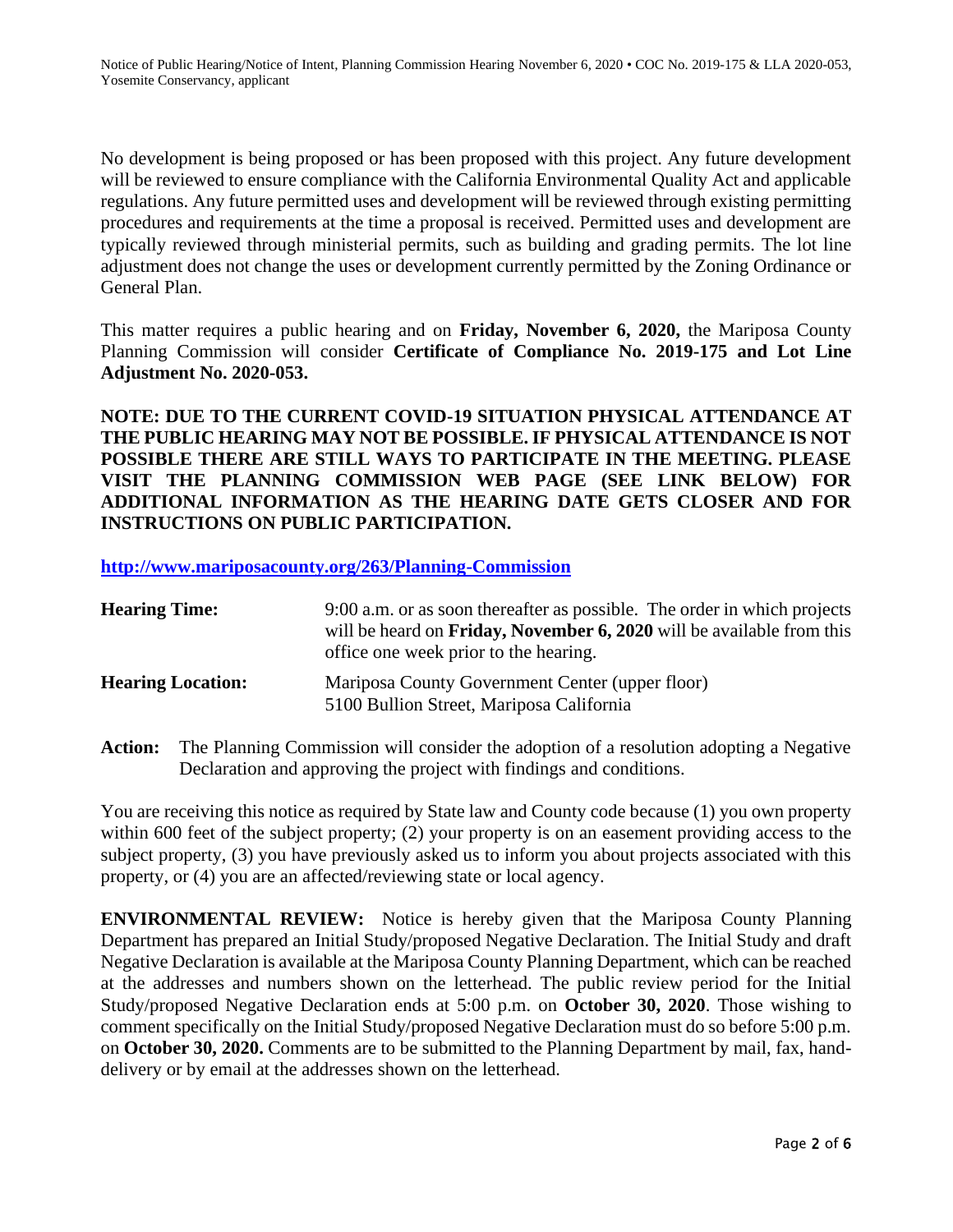Notice of Public Hearing/Notice of Intent, Planning Commission Hearing November 6, 2020 • COC No. 2019-175 & LLA 2020-053, Yosemite Conservancy, applicant

Written comments on the project itself may be submitted now, and at any time during the public review period up to, and including, the public portion of the public hearing time. Comments received prior to **October 25, 2020** will be included in the staff report. Comments received after that date will be copied and given to the Commission prior to the hearing. The staff report for the project will be available one week prior to the hearing. The proposed Negative Declaration and Initial Study will also be available for review at the Mariposa County Planning Department projects web page (<https://www.mariposacounty.org/DocumentCenter/Index/2923>). Should you require a physical copy of the proposed Negative Declaration and Initial Study and all documents referenced in the Initial Study contact the Mariposa County Planning Department during normal business hours.

All actions of the Planning Commission may be appealed to the Board of Supervisors in accordance with County regulations. Please be advised that any concerns or issues relating to the project must be raised during the public review process described in this notice, if those issues are to be used for the basis of an appeal or a future court challenge. If you appeal the action of the Planning Commission to the Board of Supervisors or challenge the action of the Planning Commission in court, you may be limited to raising only those issues you or someone else raised at the public hearing described in this notice, or in written correspondence delivered to the Planning Commission at, or prior to, the public hearing. Information regarding the Appeals process is available at Mariposa Planning, 209-966-5151.

For further information, contact Jessica Carey, Assistant Planner, at (209)966-5151 or by email at icarey@mariposacounty.org.

You may also write us at P.O. Box 2039 Mariposa CA 95338 or drop by the office at 5100 Bullion Street (lower floor), Mariposa to review available information.

Sincerely,

Jessica Carey

Jessica Carey Assistant Planner

Mailed: 10/01/2020- Posted: 10/01/2020 Posting Locations: Mariposa County Clerk's Office Mariposa County Courthouse Mariposa County Planning Department Yosemite West Community Board Yosemite Valley Post Office

[www.mariposacounty.org/planning](http://www.mariposacounty.org/planning) Please leave posted until 5pm November 6, 2020

**Attachments:** Project Vicinity Map Reduced Site Plan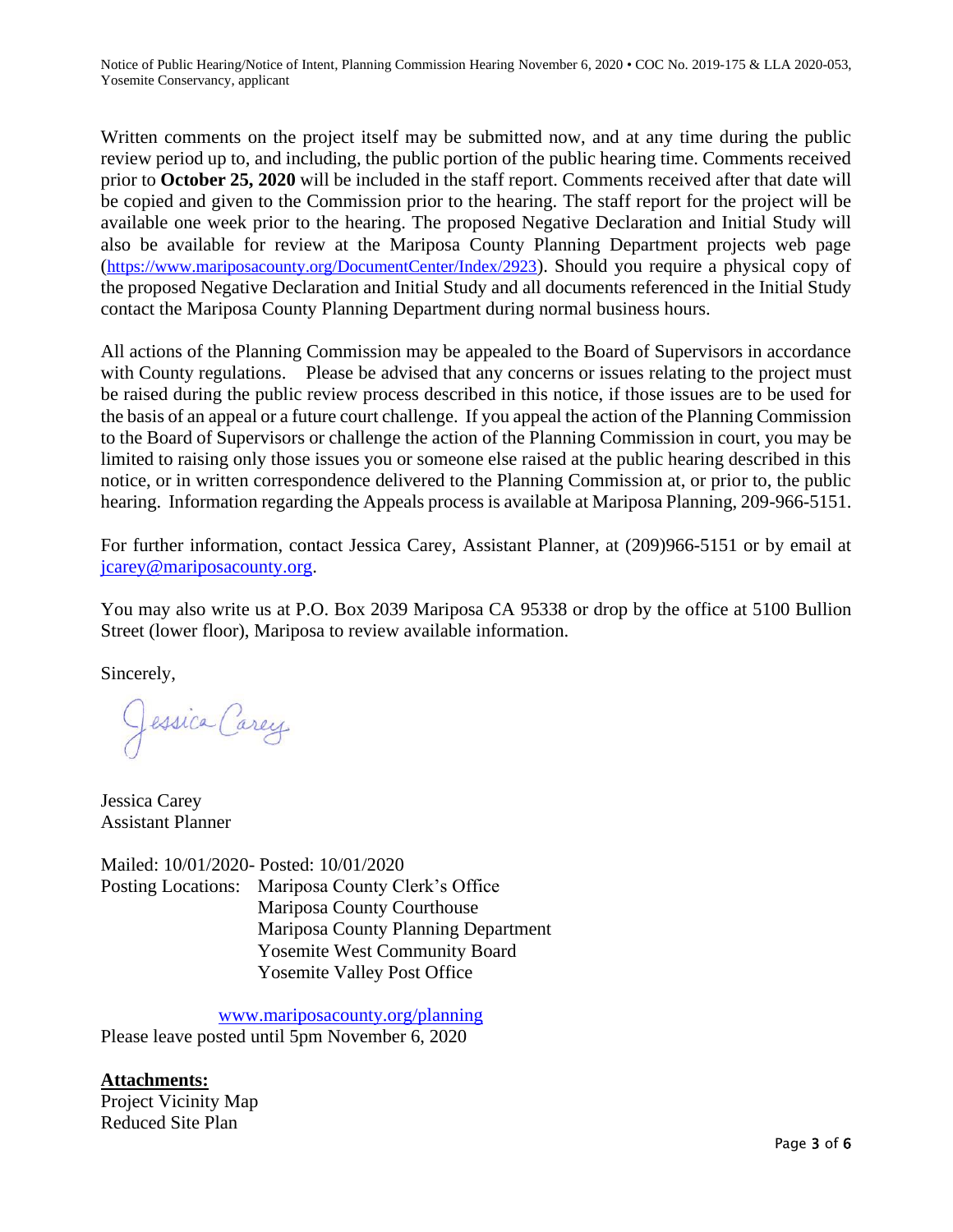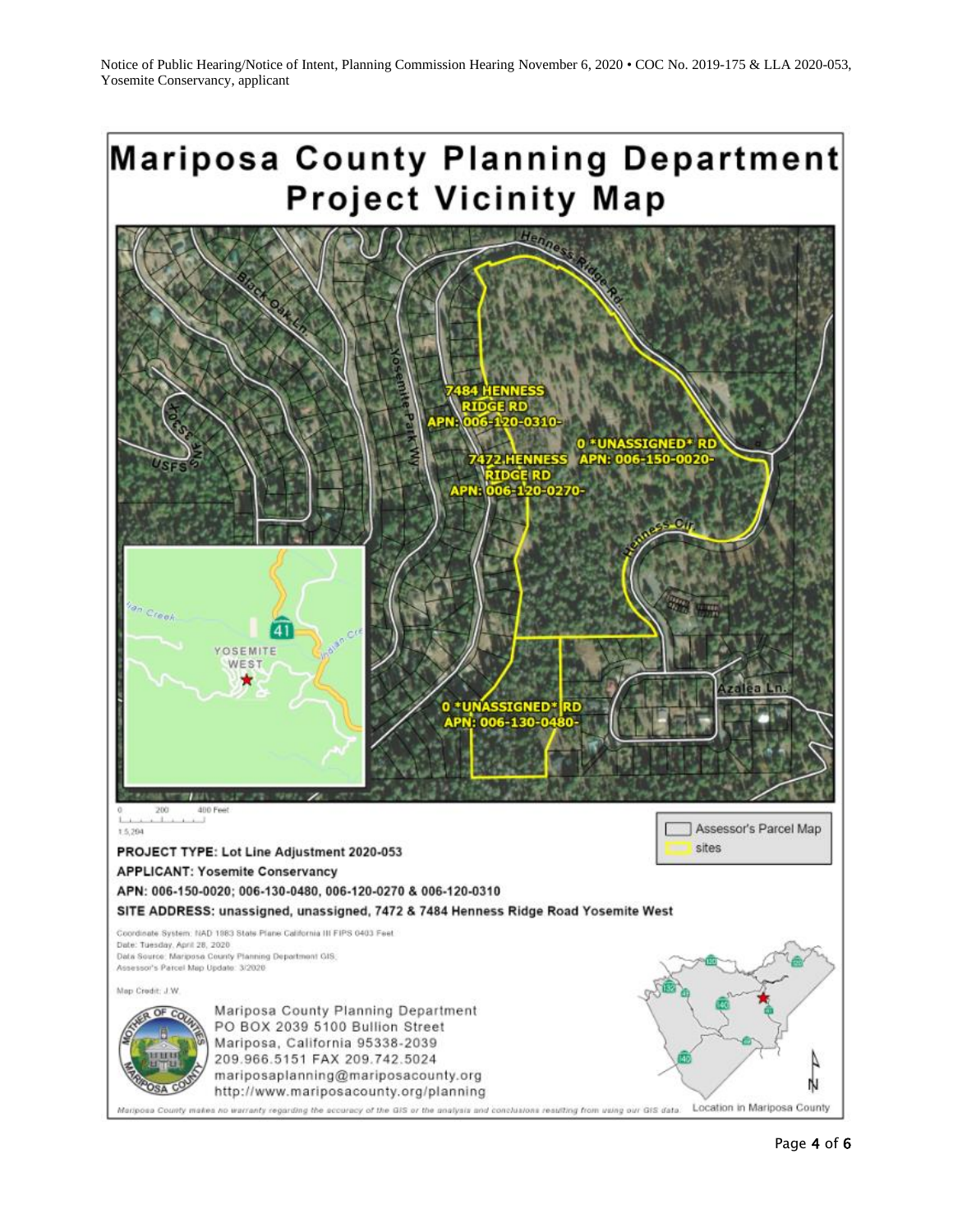

Notice of Public Hearing/Notice of Intent, Planning Commission Hearing November 6, 2020 • COC No. 2019-175 & LLA 2020-053, Yosemite Conservancy, applicant

 $T_{\text{avg}}$  5 of 6